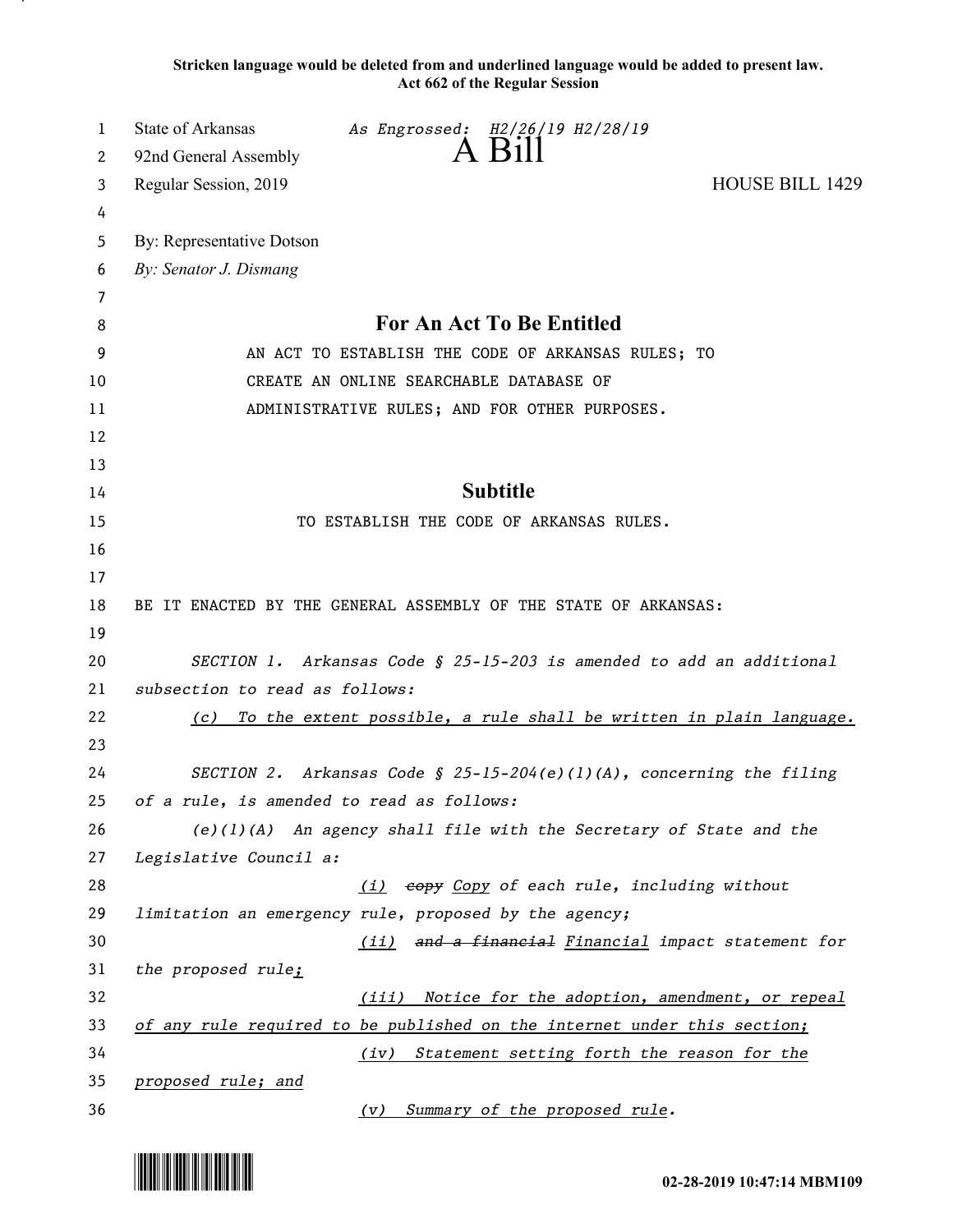| 1  |                                                                               |
|----|-------------------------------------------------------------------------------|
| 2  | SECTION 3. Arkansas Code § 25-15-205 is amended to read as follows:           |
| 3  | 25-15-205. Rules - "The Arkansas Register".                                   |
| 4  | $(a)(1)$ The Secretary of State shall compile, index, and publish on its      |
| 5  | website a document to be known as The Arkansas Register.                      |
| 6  | (2)<br>The Arkansas Register shall contain:                                   |
| 7  | all adopted rules of any agency A copy of each rule,<br>(A)                   |
| 8  | including without limitation an emergency rule, proposed by an agency;        |
| 9  | A financial impact statement for the proposed rule;<br>(B)                    |
| 10 | The notice for the adoption, amendment, or repeal of<br>(C)                   |
| 11 | any rule required to be published on the internet under $\S$ 25-15-204;       |
| 12 | (D) Statement setting forth the reason for the proposed                       |
| 13 | rule; and                                                                     |
| 14 | (E)<br>Summary of the proposed rule.                                          |
| 15 | The inclusion of a direct link to an electronic version of<br>(3)             |
| 16 | the information under subdivision (a)(2) of this section shall satisfy the    |
| 17 | requirements of this section.                                                 |
| 18 | $(4)$ (A) The Secretary of State may omit from publication in the             |
| 19 | Arkansas Register any rule in which publication would be unduly cumbersome,   |
| 20 | expensive, or otherwise impractical.                                          |
| 21 | (B) If a rule is omitted from publication under                               |
| 22 | $subdivision$ (a)(4)(A) of this section, the Arkansas Register shall indicate |
| 23 | where and how a copy of the omitted rule may be obtained.                     |
| 24 | The Secretary of State shall update The Arkansas Register at least<br>(b)     |
| 25 | monthly no later than the first Tuesday of every month, setting forth a       |
| 26 | synopsis of rules filed by agencies.                                          |
| 27 | If requested, a printed copy of The Arkansas Register shall be<br>(c)(1)      |
| 28 | furnished to all state agencies and other persons at prices fixed by the      |
| 29 | Secretary of State to cover publication and mailing costs.                    |
| 30 | Proceeds from the sale of The Arkansas Register shall be<br>(2)               |
| 31 | deposited in the Constitutional Officers Fund and the State Central Services  |
| 32 | Fund in the State Treasury.                                                   |
| 33 | A progress report on publication and distribution shall be<br>(d)             |
| 34 | provided to the Legislative Council annually.                                 |
| 35 |                                                                               |
| 36 | SECTION 4. Arkansas Code § 25-15-202(2), concerning the definition of         |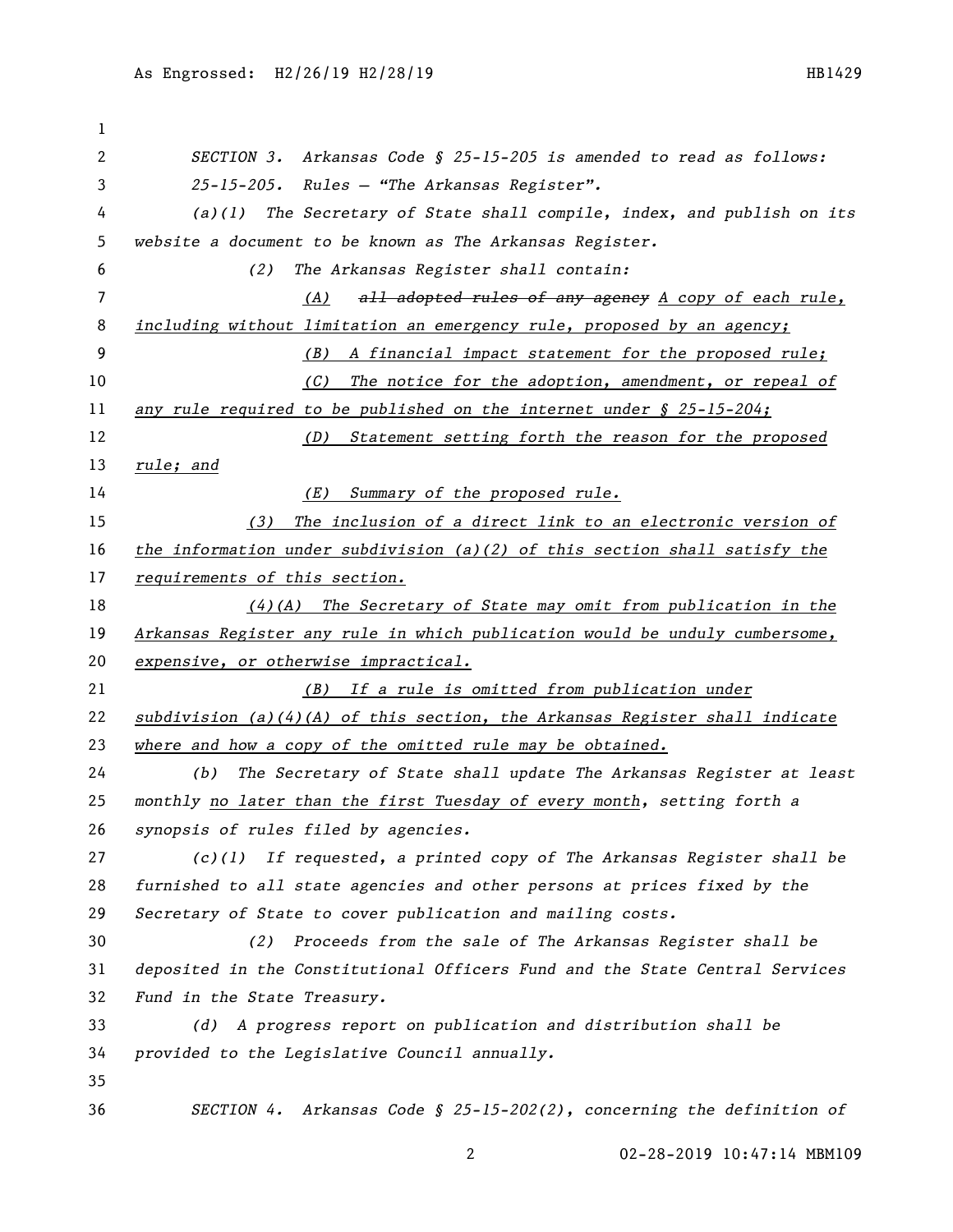*"agency", is amended to read as follows: (2)(A) "Agency" means a board, commission, department, officer, or other authority of the government of the State of Arkansas, whether within, or subject to review by, another agency, except the General Assembly, the courts, and Governor. (B) The word "agency" shall include the Division of Child Care and Early Childhood Education of the Department of Human Services and the Child Care Appeal Review Panel for purposes of administrative appeal. (C)(i) The Except as provided in subdivision (2)(C)(ii), of this section, the word "agency" shall not include the Arkansas Public Service Commission, the Arkansas Pollution Control and Ecology Commission, the Workers' Compensation Commission, and the Department of Workforce Services, as the existing laws governing those agencies provide adequate administrative procedures for those agencies. (ii) As used in § 25-15-218, the word "agency" shall include the Arkansas Public Service Commission, the Arkansas Pollution Control and Ecology Commission, the Workers' Compensation Commission, and the Department of Workforce Services. (D) This subchapter does not repeal delegations of authority as provided by law; SECTION 5. Arkansas Code § 25-15-218 is amended to read as follows: 25-15-218. Publication on the Internet — Uniform numbering system Code of Arkansas Rules. (a)(1) The Secretary of State shall publish on the Internet: (A) All adopted rules of each agency; (B) A copy of each rule proposed by an agency and the financial impact statement for each rule; and (C) The notice for the adoption, amendment, or repeal of any rule required to be published on the Internet under § 25-15-204. (2) The Secretary of State may publish the rules on the Secretary of State's Internet website or may contract with a provider of Internet services to publish the rules on another Internet website. (3) No fee shall be charged for public access to the rules on the Internet website. (b) The Secretary of State may omit from publication on its Internet*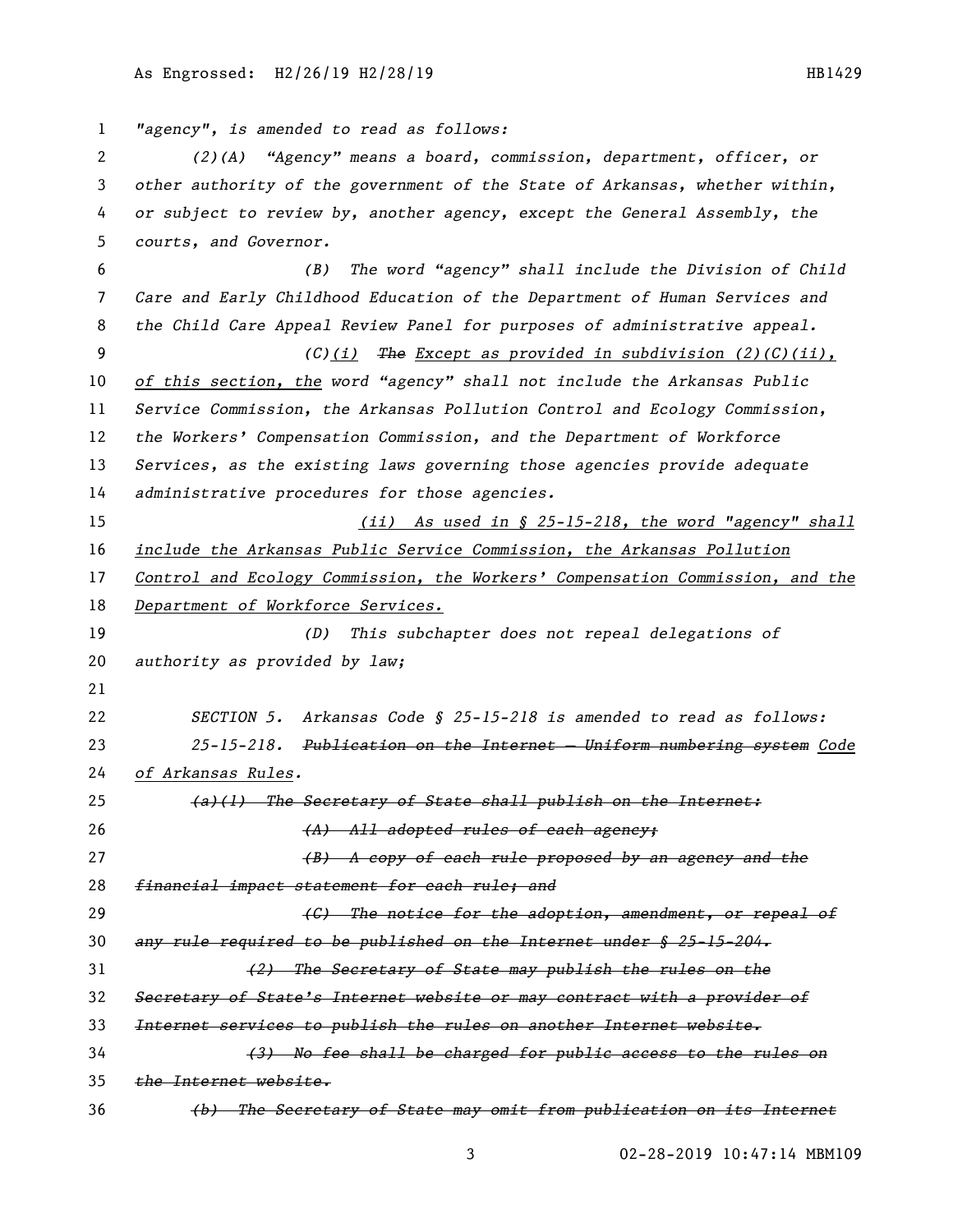As Engrossed: H2/26/19 H2/28/19 12010 12020 12020 12030 120419

| 1  | website any rules in which publication would be unduly cumbersome, expensive,  |
|----|--------------------------------------------------------------------------------|
| 2  | or otherwise, so long as its Internet website indicates where and how a copy   |
| 3  | of the omitted materials may be obtained.                                      |
| 4  | (c) Each agency shall file its adopted rules, proposed rules, and              |
| 5  | notices with the Secretary of State in an electronic format acceptable to the  |
| 6  | Secretary of State.                                                            |
| 7  | (d)(1) The Secretary of State shall establish a uniform numbering              |
| 8  | system for rules of agencies.                                                  |
| 9  | (2) Beginning July 1, 2005, all rules filed with the Secretary                 |
| 10 | of State shall conform with the numbering system.                              |
| 11 | (3) By July 1, 2005, each agency shall:                                        |
| 12 | (A) Revise its rules to comply with the numbering system                       |
| 13 | adopted by the Secretary of State; and                                         |
| 14 | (B) Provide the Secretary of State with a complete set of                      |
| 15 | the rules in an electronic format acceptable to the Secretary of State.        |
| 16 | (e) The Secretary of State shall adopt rules implementing this                 |
| 17 | section.                                                                       |
| 18 | The Bureau of Legislative Research shall:<br>(a)                               |
| 19 | $(1)(A)(i)$ Compile, format, and index a codification of the                   |
| 20 | general and permanent rules of agencies to be known as the "Code of Arkansas   |
| 21 | <u>Rules".</u>                                                                 |
| 22 | The Bureau of Legislative Research shall not<br>(ii)                           |
| 23 | include in the Code of Arkansas Rules an emergency rule promulgated under $\S$ |
| 24 | $\frac{25 - 15 - 204(c)}{c}$                                                   |
| 25 | $(B)(i)$ In carrying out the codification under subdivision                    |
| 26 | $(a)(1)(A)(i)$ of this section, the Bureau of Legislative Research shall have  |
| 27 | the same powers and duties related to the Code of Arkansas Rules as the        |
| 28 | Arkansas Code Revision Commission, Code Revisor, and Bureau of Legislative     |
| 29 | Research have related to the Arkansas Code of 1987 Annotated under § 1-2-      |
| 30 | $303(d)(1)$ .                                                                  |
| 31 | The Bureau of Legislative Research shall not<br>(ii)                           |
| 32 | make any change in the substance or meaning of any provision of a rule.        |
| 33 | (C)(i) The Bureau of Legislative Research shall consult                        |
| 34 | <u>with an agency when codifying a rule of that agency.</u>                    |
| 35 | (ii) An agency that objects to the form of the                                 |
| 36 | codification of a rule by the Bureau of Legislative Research may appeal the    |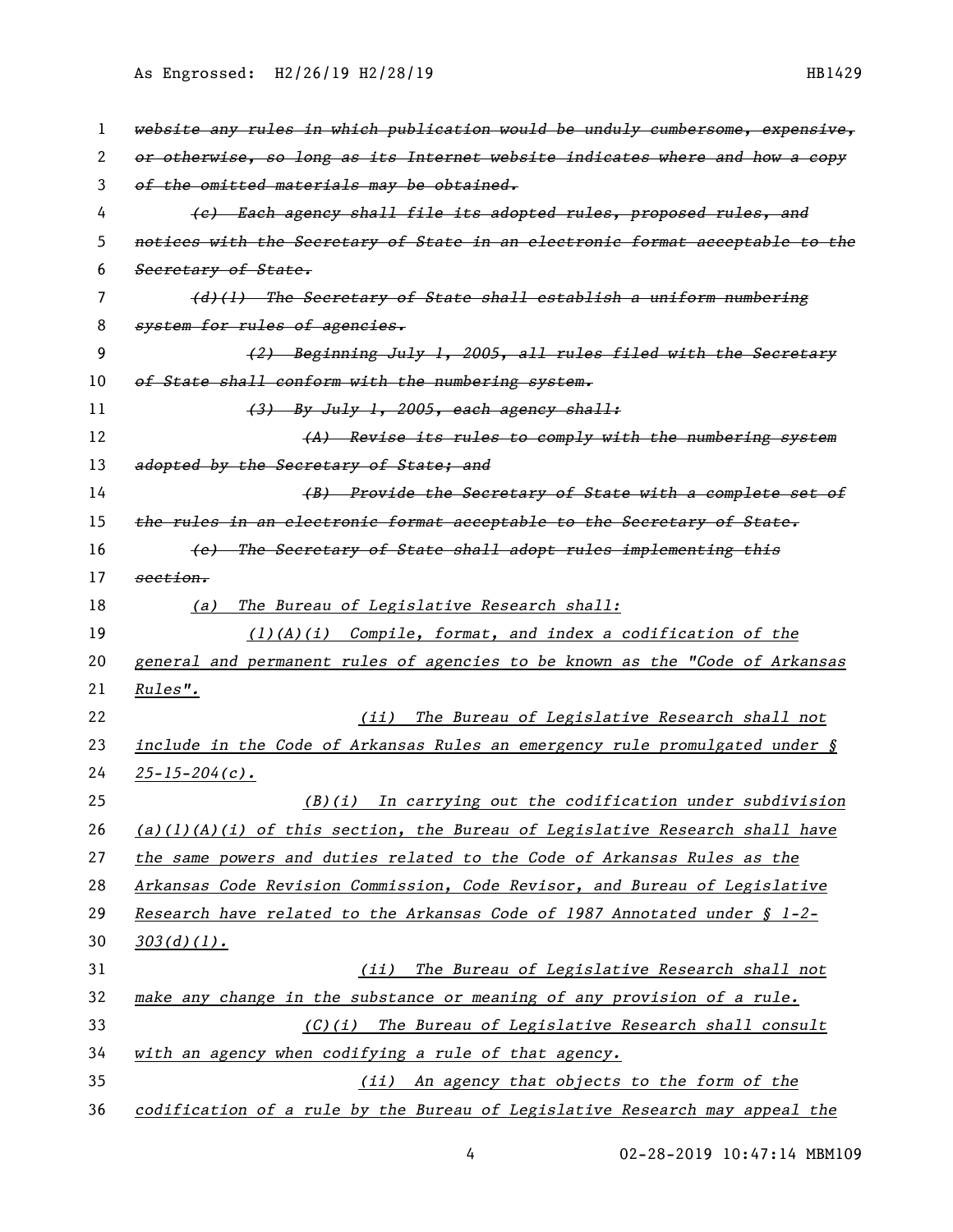| 1  | codification of the rule to the:                                              |
|----|-------------------------------------------------------------------------------|
| 2  | (a) Legislative Council or a subcommittee of                                  |
| 3  | the Legislative Council designated for that purpose; or                       |
| 4  | (b) If the General Assembly is in session, the                                |
| 5  | Joint Budget Committee or a subcommittee of the Joint Budget Committee        |
| 6  | designated for that purpose;                                                  |
| 7  | $(2)(A)$ Develop a uniform style, format, and numbering system for            |
| 8  | the rules in the Code of Arkansas Rules.                                      |
| 9  | The uniform style, format, and numbering system<br>(B)                        |
| 10 | developed under subdivision (a)(2)(A) of this section shall conform as nearly |
| 11 | as practical to the style of the Arkansas Code of 1987 Annotated.             |
| 12 | Rules included in the Code of Arkansas Rules shall be<br>(C)                  |
| 13 | cited and referred to by the numbering system established under subdivision   |
| 14 | $(a)(2)(A)$ of this section;                                                  |
| 15 | (3) Communicate to agencies the uniform style, format, and                    |
| 16 | numbering system;                                                             |
| 17 | $(4)$ (A) Cause the Code of Arkansas Rules to be published as an              |
| 18 | online searchable database that is available for use by the general public at |
| 19 | no charge.                                                                    |
| 20 | The online searchable database under subdivision<br>(B)                       |
| 21 | $(a)(4)(A)$ of this section shall:                                            |
| 22 | Constitute the official version of the Code of<br>(i)                         |
| 23 | Arkansas Rules; and                                                           |
| 24 | (ii) Be prima facie evidence of the rules contained                           |
| 25 | in the Code of Arkansas Rules.                                                |
| 26 | (C) In no event shall the Bureau of Legislative Research                      |
| 27 | be required to produce a print version of the Code of Arkansas Rules,         |
| 28 | including without limitation in response to a request under the Freedom of    |
| 29 | Information Act of 1967, §§ 25-19-101 et seq.;                                |
| 30 | (5) Update the Code of Arkansas Rules at least monthly with the               |
| 31 | current version of each rule adopted by an agency; and                        |
| 32 | (6) Indicate in bold type on the webpage of the Code of Arkansas              |
| 33 | Rules the date of the latest update.                                          |
| 34 | (b) Each agency shall draft its rules to comply with the uniform              |
| 35 | style, format, and numbering system developed by the Bureau of Legislative    |
| 36 | Research under subdivision (a)(2) of this section.                            |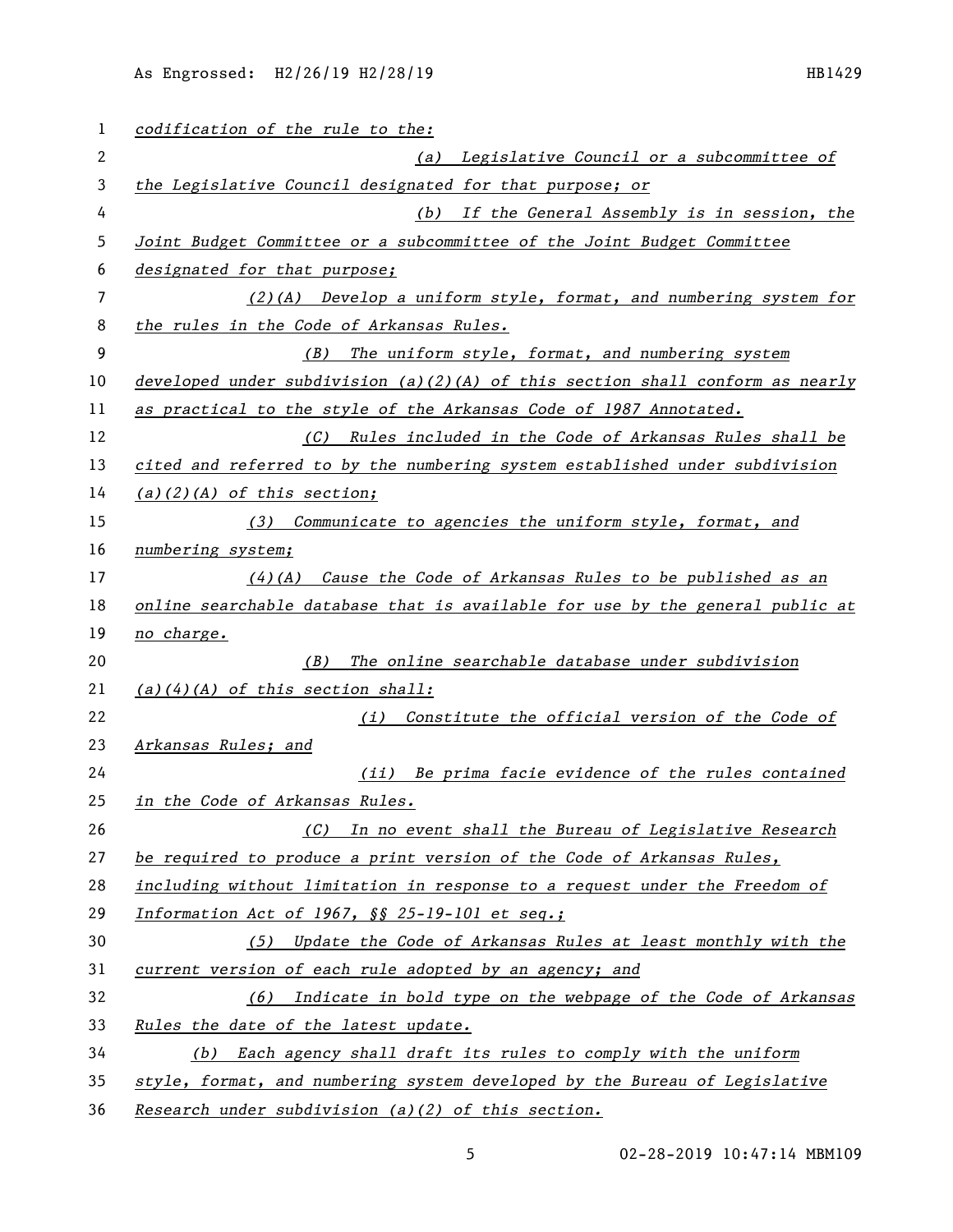| 1  | $(c)(1)$ Except as provided in subdivision $(c)(2)$ of this section, a                |
|----|---------------------------------------------------------------------------------------|
| 2  | rule that is not included in the Code of Arkansas Rules is not enforceable by         |
| 3  | the agency promulgating the rule.                                                     |
| 4  | $(2)(A)$ The Bureau of Legislative Research may omit from                             |
| 5  | publication in the Code of Arkansas Rules any rule in which publication would         |
| 6  | be unduly cumbersome, expensive, or otherwise impractical.                            |
| 7  | (B) If a rule is omitted from publication under                                       |
| 8  | subdivision $(c)(2)(A)$ of this section, the Code of Arkansas Rules shall             |
| 9  | indicate where and how a copy of the omitted rule may be obtained.                    |
| 10 | $(d)(1)$ The Bureau of Legislative Research may enter into a                          |
| 11 | professional services contract to assist in carrying out the duties under             |
| 12 | this section.                                                                         |
| 13 | (2) The Bureau of Legislative Research shall retain the                               |
| 14 | copyright over the Code of Arkansas Rules.                                            |
| 15 | $(e)(1)$ The Bureau of Legislative Research may prepare guidance                      |
| 16 | documents for agencies regarding matters necessary for the implementation of          |
| 17 | this section, including without limitation the:                                       |
| 18 | (A) Form and style of content that will be included in the                            |
| 19 | Code of Arkansas Rules; and                                                           |
| 20 | (B) Submission of information to the Bureau of Legislative                            |
| 21 | Research for inclusion in the Code of Arkansas Rules.                                 |
| 22 | (2) A guidance document under subdivision (e)(1) of this section                      |
| 23 | is not a rule under § 25-15-202.                                                      |
| 24 |                                                                                       |
| 25 | SECTION 6. DO NOT CODIFY.<br>(a) No later than December 31, 2019, each                |
| 26 | agency subject to $\frac{1}{2}$ 25-15-218 shall transmit to the Bureau of Legislative |
| 27 | Research an electronic version of each rule that has been adopted and is              |
| 28 | currently in effect.                                                                  |
| 29 | The Bureau of Legislative Research shall:<br>(b)                                      |
| 30 | (1) Inform each agency of the format in which rules shall be                          |
| 31 | transmitted under subsection (a) of this section;                                     |
| 32 | (2) Submit a report on the status of the codification to the                          |
| 33 | Legislative Council on January 1, April 1, July 1, and October 1 of each year         |
| 34 | until the codification is complete; and                                               |
| 35 | (3) Complete the codification of the Code of Arkansas Rules                           |
| 36 | required in this act by January 1, 2023.                                              |